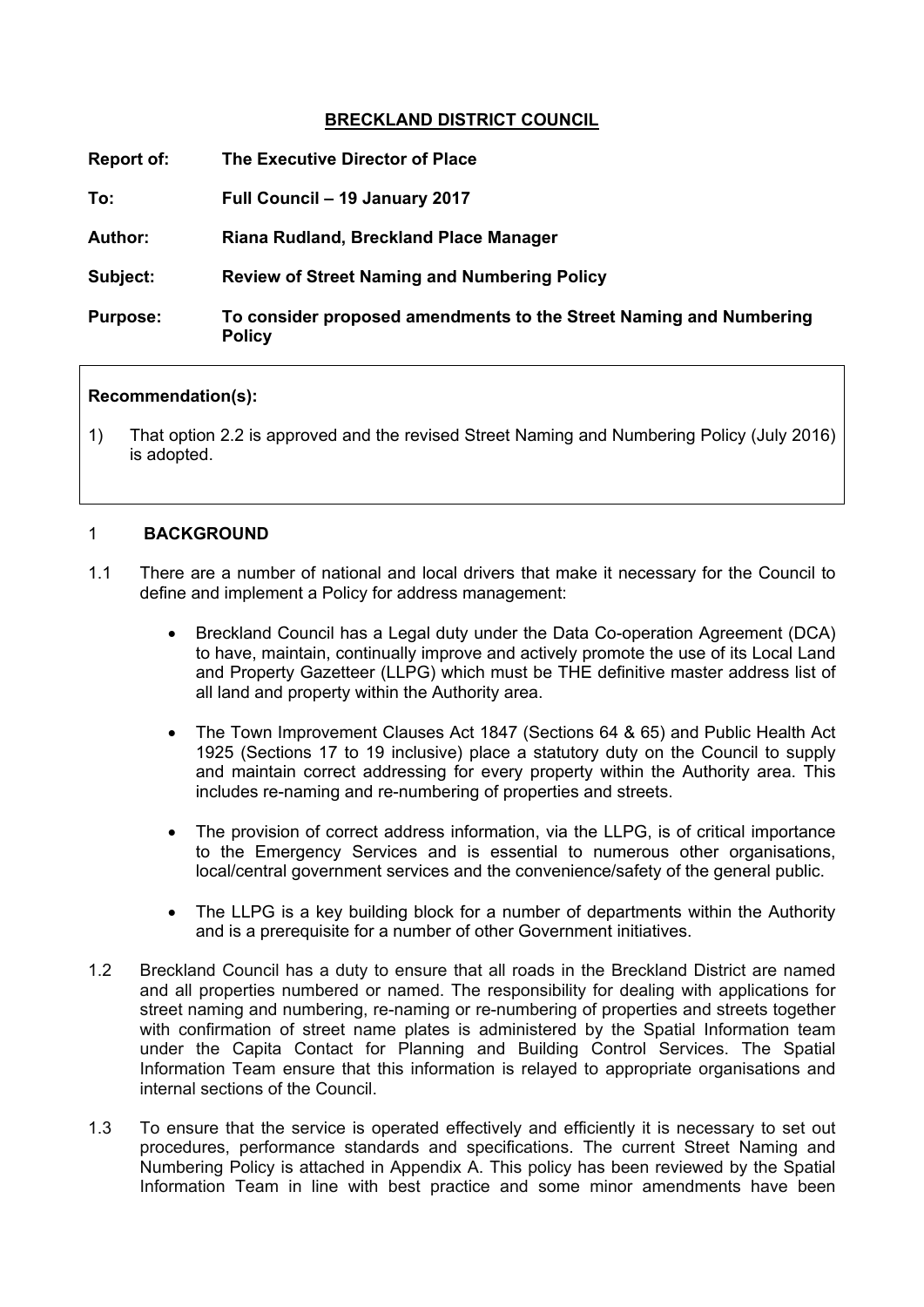recommended to ensure it aligns with National Guidance and takes in to account feedback from Emergency Services. The proposed revised policy is attached in Appendix B.

- 1.4 Clearly legible street name plates and property numbers/names are essential for the emergency services and postal services as well as for the convenience and safety of the general public. Therefore the District Council requires street name plates to conform to the Council's agreed specification and for all property numbers/names to be clearly indicated.
- 1.5 The key amendments that are recommended are:
	- Removal of parent shells from the Policy. "Parent Shell" refers to the name associated with a collection of properties or a grouping of land parcels. The Council had numerous Street Naming and Numbering cases since 2007 where "Parent Shells" were allowed under the existing policy and this has subsequently caused the residents unnecessary upset, distress and multiple problems. An example of this is "Eastgate House" on Eastgate Street where there was a property number 5 which was split into 5 flats. Under the existing policy these flats where addressed as Flat 1, 5 Eastgate Street and Flat 2, 5 Eastgate Street etc. This method of addressing put them into a parent shell situation. Subsequently the residents at **house** number 1 Eastgate Street started having problems with deliveries which were meant for Flat 1, another house started having debt recovery agencies visit when they should have gone to one of the flats and so on. Each of these properties have experienced issues with utility companies sending bills to the wrong address, issuing final utility demands or cutting off services, as well as missed deliveries. In extreme cases, this method of addressing properties has caused issued for health care professionals (community nurses, doctors and midwives) missing appointments as they cannot locate the relevant property. The problem occurs because although the flats are numbered flat 1, 5 Eastgate Street many web sites can only handle a property number and street name thereby making it property 1 on Eastgate Street which is not the flat but the house number 1 Eastgate Street. The same issues arise over the phone, the address for the flats misses off the parent shell (number 5) likely due to the fact that the computer system being used cannot cope with the two numbers in the address and street line.
	- The SNN service would strongly advise that parish councils do not use people's names for streets due to the possible legal ramifications of not getting the appropriate living relatives permission and this risk that the residents that live there would have to pay to get their address changed with, for example, banks, deeds, utilities etc and have all the upset/stress that goes with the change of address should the address be subsequently deemed inappropriate.
	- Removal of "THE" from the naming of a street. This is requested by the Emergency services, as every second counts and allowing "The" easily causes confusion. For example: if you allow "The Walk" as a street name when someone phones to give the address of the incident they don't say "17 the THE Walk" they just say "17 the Walk". Its just our vocabulary and the way we use "The" when we talk however to the emergency services who have to type it into their central address search system, it can lose valuable seconds if they are not sure whether to include "The" or not. It should be remembered that the emergency services are no longer always coming from a local station and are therefore reliant on the information they are given from the control room rather than from local knowledge. Similarly in the case of naming properties, if "The Farmstead" is allowed under current policy as a property name, however when the resident phones the emergency services they don't say "we are at the THE Farmstead" they say "we are at the Farmstead". Again this causes unnecessary confusion and delay in finding the address using national search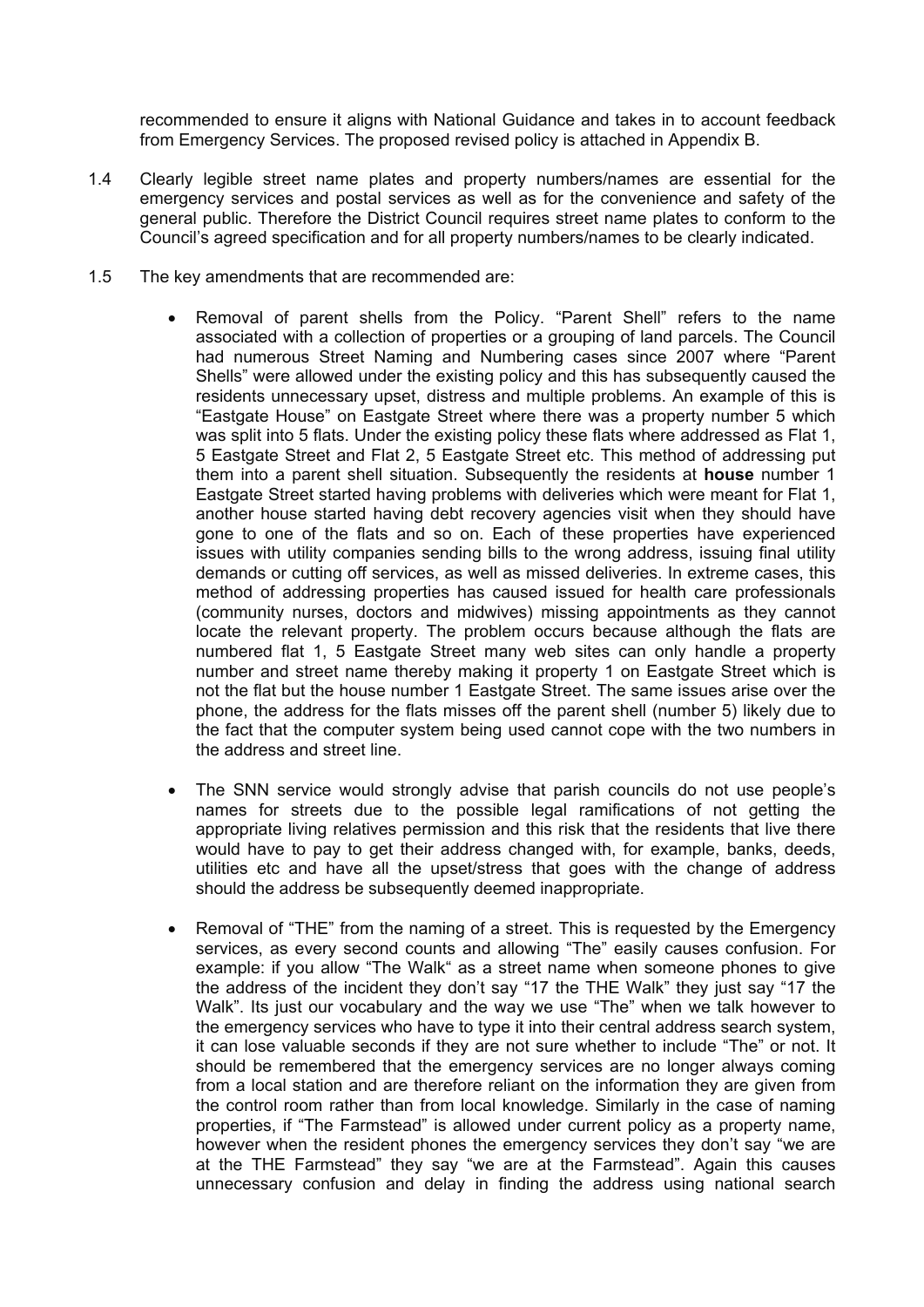systems.

 Closer collaboration between Town and Parish Councils and the Developer. The existing process (policy version 1.8) stipulates that the developer could approach the parish and discuss a potential street name, but the developer must also be allowed to approach the Council direct. The developers suggested name would be sent to the parish on a standard proforma but the parish could only object if the name was invalid. However any comments the parish put onto the proforma would be passed back to the developer for consideration but the developer is allowed to keep their original suggestion.

In practice the SNN team would not allow or send out an invalid name suggestion on a proforma to a parish and therefore as the name suggestion is valid the parish could not object. This wastes a lot of time for the parish, developers and the Street naming and numbering team. To streamline the process and make it more efficient and effective the proposed new process would be to stop using the Proforma and instead suggest that developers discuss with the parish first or use a Preferred Street Name List. We would insist all Town and Parish Councils to have a preapproved list of preferred names which they can share with developers at their earliest opportunity (even at the point they are submitting comments regarding a planning application in their area). If developers know that this list is pre-approved then they will understand that adopting one of the names from the list will speed up the process and prevent the need for them to seek approval of their suggestions against policy. Developers should still be allowed to approach the Council directly if necessary. Once the street name is agreed, the developer, parish and all parties would be informed of the approved street name.

- Removal the reference to 25 working days to allow for change over of address details, as this is not workable within the Council's address system and the statutory requirements when combined with wider national updates and use of addresses on the internet. Essentially the date that an address is renamed is 'live' at the point the national database is updated. The process of allowing 25 working days for residents to change their details in practice causes issues as the new address will not appear on any system drawing from the national database until it is registered. There is not the ability to have two 'live' addresses during the change-over period.
- A summary of other proposed minor changes is included in Appendix C.

# **2. OPTIONS**

- 2.1 Do nothing and continue using the existing Policy. This option is not recommended due to the feedback which has been received from the residents of properties where Parent Shall applies and from Emergency Services in particular.
- 2.2 Accept the proposed amendments to the existing policy and adopt the new version (July 2016).
- 2.3 Accept some of the proposed key changes and amend the policy accordingly.

# 3.0 **REASONS FOR RECOMMENDATION(S)**

3.1 To ensure the policy is consistent with National Guidelines and to address anomalies within the existing policy. Furthermore it will address issues raised by Emergency Services and provide further clarification to town an parish councils regarding the way they can influence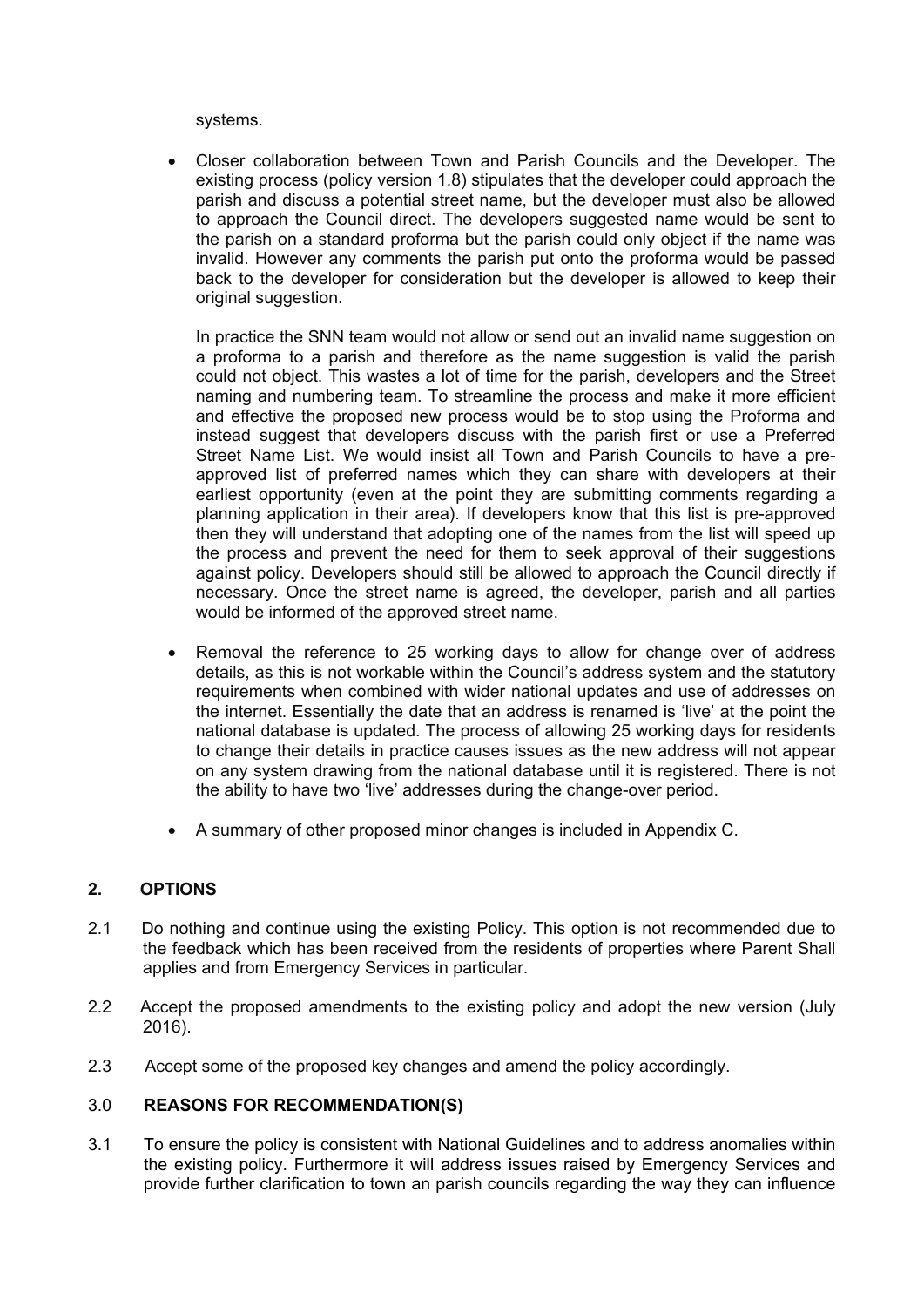and feed in to the decision making process.

### 4.0 **EXPECTED BENEFITS**

- 4.1 Improve the efficiency and speed of the process.
- 4.2 Respond to feedback from the Emergency Services and help mitigate the risk of delays in accessing locations in the event of an emergency.
- 4.3 Provide clarification to Town and parish councils, members of the public and developers.
- 4.4 To encourage the production of local pre-approved lists which can be used to speed up the process of naming and numbering thus mitigating the potential costs incurred to developers of a delay in the naming of developments for connection of services.
- 4.5 To remove anomalies within the existing system and ensures consistency of decisions.

### 5.0 **IMPLICATIONS**

### 5.1 **Carbon Footprint / Environmental Issues**

5.1.1 It is the opinion of the Report Author that there are no implications.

### 5.2 **Constitution & Legal**

5.2.1 Statutory matters dealt with in the body of the report and in the Policy itself. Policy changes are a matter for Full Council to determine.

# 5.3 **Contracts**

5.3.1 The function of street naming and numbering is undertaken by Capita under the Councils Planning and Building Control contract. It is in the opinion of the Report Author that there are no implications.

#### 5.4 **Corporate Priorities**

5.4.1 *"Providing the right services, at the right time and in the right way".*

# 5.5 **Crime and Disorder**

5.5.1 It is the opinion of the Report Author that there are no implications.

# 5.6 **Equality and Diversity / Human Rights**

5.6.1 It is in the opinion of the Report Author that there are no implications.

#### 5.7 **Financial**

5.7.1 It is in the opinion of the Report Author that there are no implications.

# 5.8 **Health & Wellbeing**

5.8.1 It is the opinion of the Report Author that there are no implications.